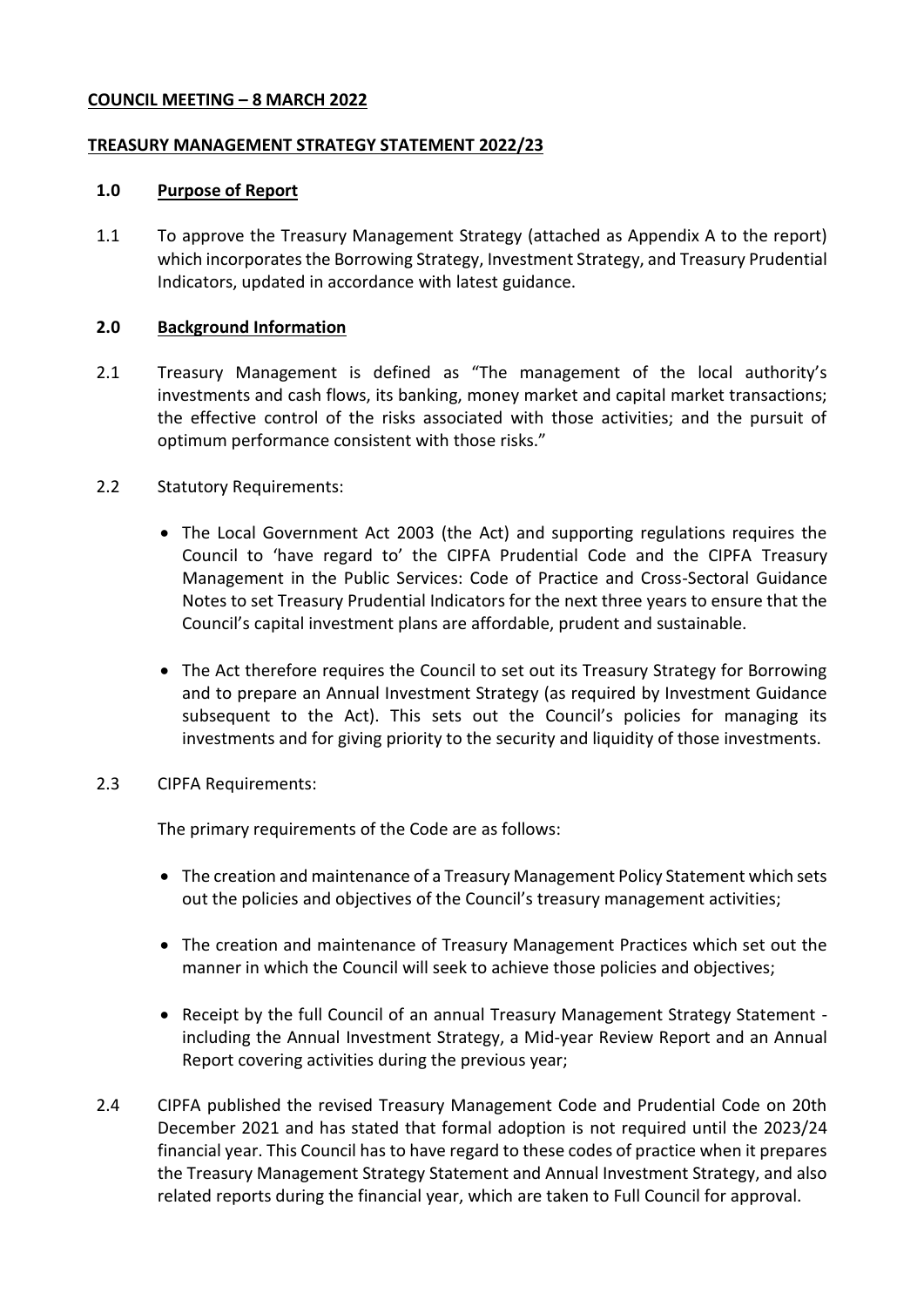Members will be updated on how the changes will impact our current approach and any changes required will be formally adopted within the 2023/24 TMSS report.

2.5 This report seeks approval for the Treasury Management Strategy 2022/23 (Appendix A), which encompasses the Treasury Prudential Indicators, the Borrowing Strategy, and the Annual Investment Strategy, in accordance with latest guidance.

# 3.0 **Summary of Investment Limits and Indicators**

3.1 The Council's investment priorities will be security first, portfolio liquidity second and then yield, (return). No investment limits have been amended for the financial year 2022/23. Also, it is proposed to use the same prudential indicators for the investing activity, further details are in the Appendix.

### 4.0 **Summary of Borrowing Limits and Indicators**

- 4.1 The Council's borrowing limits are directly affected by the Council's approved capital programme and any capital expenditure financed by borrowing will therefore increase the Capital Financing Requirement (CFR). In respect of the tables within the documents, these reflect the proposed capital programme that will be presented elsewhere on this agenda. Where changes occur, these will be reflected in the documents as appropriate. The CFR is the level of expected borrowing and when compared to the actual external debt the variance represents the over or under borrowing position.
- 4.2 The Council is currently in an under borrowed position which means that previous capital expenditure financed by borrowing hasn't yet required actual external debt due to the timing of cash backed reserves that haven't yet been utilised. However, this is always a temporary position as ultimately when the cash backed reserves are used there will be a requirement for actual external borrowing.
- 4.3 The table below shows the Councils increasing CFR due to capital expenditure financed by borrowing less the actual external debt, with no new borrowing assumptions, less the cash backed reserves and working capital (debtors less creditors), further details are in **Appendix A.**

|                                          | 2022/23         | 2023/24         | 2024/25         |
|------------------------------------------|-----------------|-----------------|-----------------|
|                                          | <b>Forecast</b> | <b>Forecast</b> | <b>Forecast</b> |
|                                          | f'000           | f'000           | f'000           |
| <b>Loans CFR</b>                         | 174,685         | 171,958         | 168,042         |
| Less: External borrowing                 | $-90,469$       | $-84,935$       | $-81,901$       |
| Internal (over) borrowing                | 84,216          | 87,023          | 86,141          |
| Less: Usable reserves                    | $-37,955$       | $-36,017$       | $-37,048$       |
| Less: Working capital                    | $-10,500$       | $-10,500$       | $-10,500$       |
| <b>Investments (or New</b><br>borrowing) | $-35,761$       | $-40,506$       | $-38,593$       |

The table indicates that over the next forecasted three year period there will potentially be a minimum requirement to borrow an additional £40m.